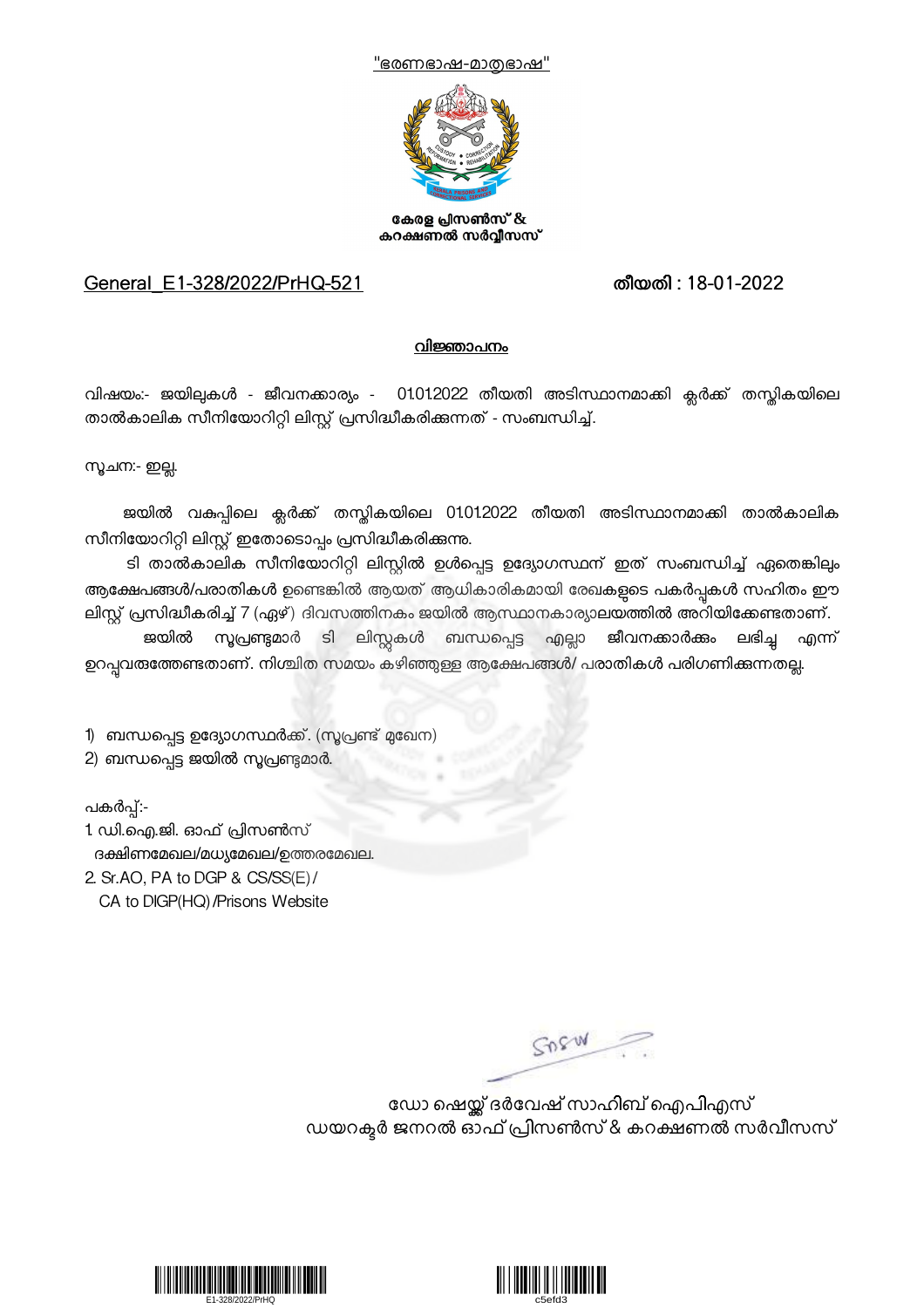

General\_E1-328/2022/PrHQ-700 Dated : 18-01-2022

## **PROVISIONAL SENIORITY LIST OF CLERKS AS ON 01.01.2022**

Sanctioned Strength - 28 Vacancy - 3 Supernumerory appointment - 2

| Sl.            | Name & Present                                                     | Date of    | Qualification                                                           |                                                          | Date of advice by PSC /                                                                                                                                                      | Date of             |                              |
|----------------|--------------------------------------------------------------------|------------|-------------------------------------------------------------------------|----------------------------------------------------------|------------------------------------------------------------------------------------------------------------------------------------------------------------------------------|---------------------|------------------------------|
| No.            | Institution                                                        | birth      | General                                                                 | Departmental                                             | Govt. Order                                                                                                                                                                  | entry in<br>service | Remarks                      |
| 1              | Sumayya Beevi,<br>Women's Prison,<br>Trivandrum                    | 21/06/1985 | Plus Two                                                                | <b>MOP</b>                                               | Lr.No.S2-43045/04<br>dtd.30/08/2007<br>from<br>District<br>Collector.<br>Trivandrum                                                                                          | the $20/09/2007$    | Probation<br>declared        |
| $\overline{2}$ | Abhilash.S,<br>Prisons Headquarters                                | 07/03/1985 | <b>BSc</b>                                                              | <b>MOP</b>                                               | Advice No.K II(1)555/05 dtd.<br>17/09/2007<br>from<br>Officer, KPSC, Kottayam                                                                                                | District 16/10/2007 | Probation<br>declared        |
| 3              | Geetha A.<br>District Jail, Kannur                                 | 02/04/1971 | <b>SSLC</b>                                                             |                                                          | Advice No.CI(4)3766/13(12)<br>Dated:<br>11/08/2017<br>from<br>District<br>Officer,<br>KPSC,<br>Kannur                                                                        | 20/09/2017          | Probation<br>not<br>declared |
| $\overline{4}$ | Sandhya Bastin K.<br>District Jail, Muttom                         | 24/02/1979 | <b>SSLC</b>                                                             | <b>MOP</b><br><b>Account Test</b><br>$(L)$ & $(H)$       | No.IDB<br>Advice<br>(4)3161/13(10)<br>Dated:<br>18/09/2017<br>from<br>District<br>Officer, KPSC, Idukki.                                                                     | 11/12/2017          | Probation<br>declared        |
| 5              | Renuka Devi M.R.<br>District Jail, Muttom                          | 21/01/1972 | <b>SSLC</b>                                                             | <b>MOP</b><br><b>Account Test</b><br>(L)                 | No.IDB<br>Advice<br>(4)3161/13(10)<br>Dated:<br>18/09/2017<br>from<br>District<br>Officer, KPSC, Idukki.                                                                     | 20/12/2017          | Probation<br>declared        |
| 6              | Anil Kumar R.<br>Prisons Headquarters                              | 18/01/1977 | B.Com, Typewriting<br>English (H&L),<br>Malayalam (H&L),<br>Hindi (H&L) | <b>MOP</b><br><b>Account Test</b><br>(H)                 | Category<br>changed<br>from<br>Office Attendant as per this<br>office order No.E.1-828/2014,<br>Dated<br>20.09.2017<br>&<br>G.O.(Rt)<br>1/14<br>dtd:03/01/2014.              | 22/09/2017          | Probation<br>declared        |
| 7              | Smitha. R.<br>Prisons Headquarters,<br>Thiruvananthapuram          | 30/05/1980 | B.Com.                                                                  | <b>MOP</b><br><b>Account Test</b><br>(L)                 | No.PTA<br>$\;$ II<br>Advice<br>(2)<br>2527/13-3 Dated: 26/09/2017<br>from<br>District<br>Officer.<br>KPSC, Pathanamthitta                                                    | 12/10/2017          | Probation<br>declared        |
| 8              | Saritha. M.V.,<br>Women's Prison &<br>Correctional Home,<br>Kannur | 31/05/1981 | B.Sc.                                                                   | <b>MOP</b>                                               | Advice<br>No.CI<br>$(4)3766/13(3)$ dtd.07/12/17<br>from Dist. Officer, KPSC,<br>Kannur                                                                                       | 08/01/2018          | Probation<br>declared        |
| $\overline{Q}$ | Sureshan. P.P,<br>District Jail, Kannur                            | 20/05/1974 | <b>SSLC</b>                                                             | <b>MOP</b><br>Account Test dtd.04/01/18<br>$(L)$ & $(H)$ | Advice No.CI (4)3766/13(4)<br>from<br>Officer, KPSC, Kannur                                                                                                                  | Dist. 01/02/2018    | Probation<br>declared        |
| 10             | Sobin Jacob,<br>Prisons Headquarters                               | 30/11/1982 | <b>BSc</b>                                                              | <b>MOP</b>                                               | GO(MS)No.261/2012/Home<br>dt.15/10/12<br>Supernumerory appointment $ 21/07/2018 $<br>regularised w.e.f. 21.07.2018<br>as per this Office Order<br>No.E1-13365/17; 23.10.2018 |                     | Probation<br>declared        |
| 11             | Poornima P.M.,<br>Women's Prison &<br>Correctional Home,<br>Kannur | 31/05/1980 | Pree Degree                                                             | <b>MOP</b><br><b>Account Test</b><br>(L)                 | GO(MS)No.261/2012/Home<br>dt.15/10/12<br>Supernumerory appointment $24/07/2018$<br>regularised w.e.f. $24.07.2018$<br>as per this Office Order<br>No.E1-13365/17; 23.10.2018 |                     | Probation<br>declared        |
|                |                                                                    |            |                                                                         |                                                          |                                                                                                                                                                              |                     |                              |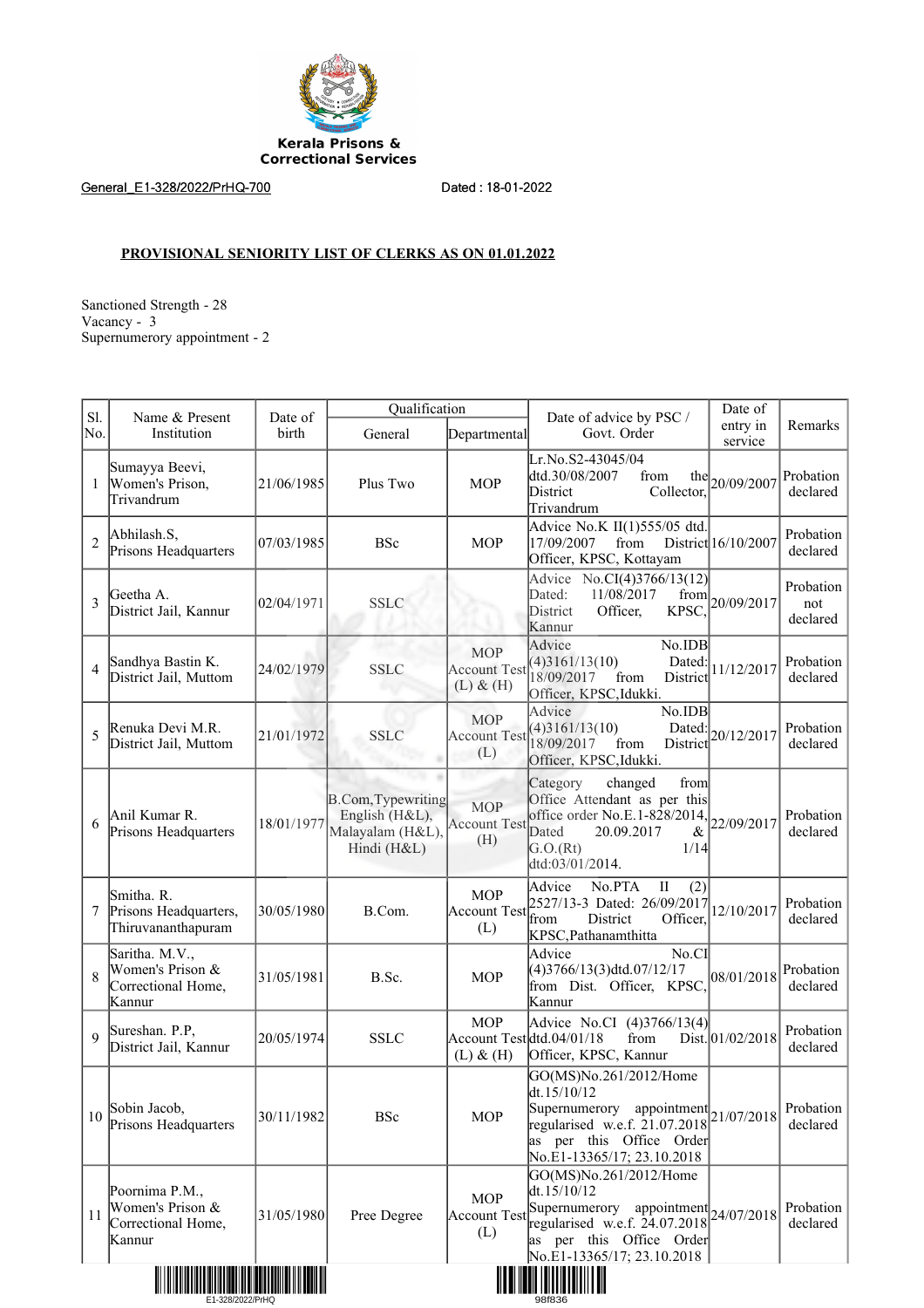| 12 | Neeshma Sukesh,<br>Women's Prison &<br>Correctional Home,<br>Kannur                          | 29/01/1994 | Plus two          |                                          | G.O.(MS)69/2016/Home<br>dtd:29/02/2016<br>Supernumerory<br>appointment<br>regularised w.e.f. 10.08.2018<br>as per this Office Order<br>No.E1-13365/17; 23.10.2018 | 10/08/2018                        | Probation<br>not<br>declared |
|----|----------------------------------------------------------------------------------------------|------------|-------------------|------------------------------------------|-------------------------------------------------------------------------------------------------------------------------------------------------------------------|-----------------------------------|------------------------------|
| 13 | Rohit Murali,<br>Prisons Headquarters                                                        | 28/05/1990 | M.Tech.           | <b>MOP</b><br><b>Account Test</b><br>(L) | G.O.(MS) No.18/2018/Home $_{29/10/2018}$<br>dtd:14/02/2018                                                                                                        |                                   | Probation<br>declared        |
| 14 | Muhammed Mustafa K., 25/03/1990<br>Prisons Headquarters                                      |            | M.Com             | <b>MOP</b><br><b>Account Test</b><br>(L) | Advice No.MRI(1) 3972/17-<br>dtd.20/12/2018<br>District<br>KPSC,<br>Officer,<br>Malappuram                                                                        | $\frac{\text{from}}{221/01/2019}$ | Probation<br>declared        |
| 15 | Prasanth P.,<br>Open Prison &<br>Correctional Home,<br>Cheemeni                              | 24/05/1982 | <b>SSLC, VHSE</b> |                                          | changed<br>Category<br>from<br>Office Attendant as per this<br>office order No.E.1-828/2014,<br>dtd.01/02/2019                                                    | 06/02/2019                        | Probation<br>not<br>declared |
|    | Biju G. Nair,<br>Central Prison &<br>16 Correctional Home,<br>Thiruvananthapuram<br>(On LWA) | 05/10/1975 | <b>MBA</b>        |                                          | Advice<br>No.DTB(1)<br>dtd.27/03/2019<br>1538/17(2)<br>from District Officer, KPSC,<br>Thiruvananthapuram                                                         | 01/08/2019                        | Probation<br>not<br>declared |
| 17 | Aneesh Raj,<br>Prisons Headquarters                                                          | 21/11/1992 | B.Sc., B.Ed.      |                                          | Advice<br>No.WRII(2)<br>3265/16(1)<br>dtd.03/04/2019<br>from District Officer, KPSC,<br>Wayanad                                                                   | 31/05/2019                        | Probation<br>not<br>declared |
| 18 | Asa K.,<br>SICA,<br>Thiruvananthapuram                                                       | 28/05/1983 | M.A., B.Ed        |                                          | Advice<br>No.DTB<br>(1)<br>dtd.30/09/2019<br>1538/17(9)<br>from District Officer, KPSC,<br>Thiruvananthapuram                                                     | 24/10/2019                        | Probation<br>not<br>declared |
| 19 | Sunil Kumar C.P.,<br>Prisons Headquarters                                                    | 30/05/1973 | <b>SSLC</b>       |                                          | Advice No.ARII(3)/1648/17-<br>dtd.10/01/2020<br>11<br>from<br>District<br>KPSC.<br>Officer,<br>Alappuzha                                                          | 05/03/2020                        | Probation<br>not<br>declared |
| 20 | Jiji V.,<br>DIG Office, Kozhikode                                                            | 25/05/1984 | B.Sc., B.Ed       |                                          | Advice No.DV(4) 02/2019-<br>dtd.18/01/2020<br>(10)<br>from<br>District<br>Officer,<br>KPSC,<br>Kozhikode                                                          | 07/02/2020                        | Probation<br>not<br>declared |
| 21 | Swetha Krishnan,<br>DIG Office, Kozhikode                                                    | 31/05/1992 | B.E               | <b>MOP</b><br><b>Account Test</b><br>(L) | Advice No.DV(4) 02/2019-<br>dtd.10/02/2020<br>from<br>(1)<br>District Officer,<br>KPSC,<br>Kozhikode                                                              | 11/03/2020                        | Probation<br>not<br>declared |
| 22 | Sreenath M.S.,<br>Prisons Headquarters                                                       | 31/05/1990 | B. Tech           |                                          | Advice No.MRI (1) 3972/17-<br>dtd.21/10/2020<br>from<br>KPSC.<br><b>District</b><br>Officer,<br>Malappuram                                                        | 12/11/2020                        | Probation<br>not<br>declared |
| 23 | Harisankar V.S.,<br>SICA,<br>Thiruvananthapuram                                              | 28/03/1993 | Degree            |                                          | Advice<br>No.DTB(1)<br>1538/17(5)<br>dtd.13/01/2021<br>from District Officer, KPSC,<br>Thiruvananthapuram                                                         | 03/02/2021                        | Probation<br>not<br>declared |
| 24 | Sijin T.K.,<br>DIG Office, Kozhikode                                                         | 05/05/1991 | ITI, Diploma      |                                          | Advice<br>No.DV(4)02/2019-<br>dtd.29.01.2021<br>(5)<br>from<br>District<br>Officer,<br>KPSC,<br>Kozhikode                                                         | 27/02/2021                        | Probation<br>not<br>declared |
| 25 | Shajini S.,<br>Central Prison &<br>Correctional Home,<br>Thiruvananthapuram                  | 20/05/1988 | B.Sc., B.Ed       |                                          | Advice<br>No.DTB(1)<br>1538/17(3)<br>dtd.10/02/2021<br>from District Officer, KPSC,<br>Thiruvananthapuram                                                         | 25/02/2021                        | Probation<br>not<br>declared |
| 26 | Arun K.P.,<br>Prisons Headquarters                                                           | 16/05/1990 | B.A.              |                                          | Advice<br>No.IDB<br>(4)<br>3493/16(2)<br>dtd.13/10/2021<br>from District Officer, KPSC,<br>Idukki                                                                 | 11/11/2021                        | Probation<br>not<br>declared |